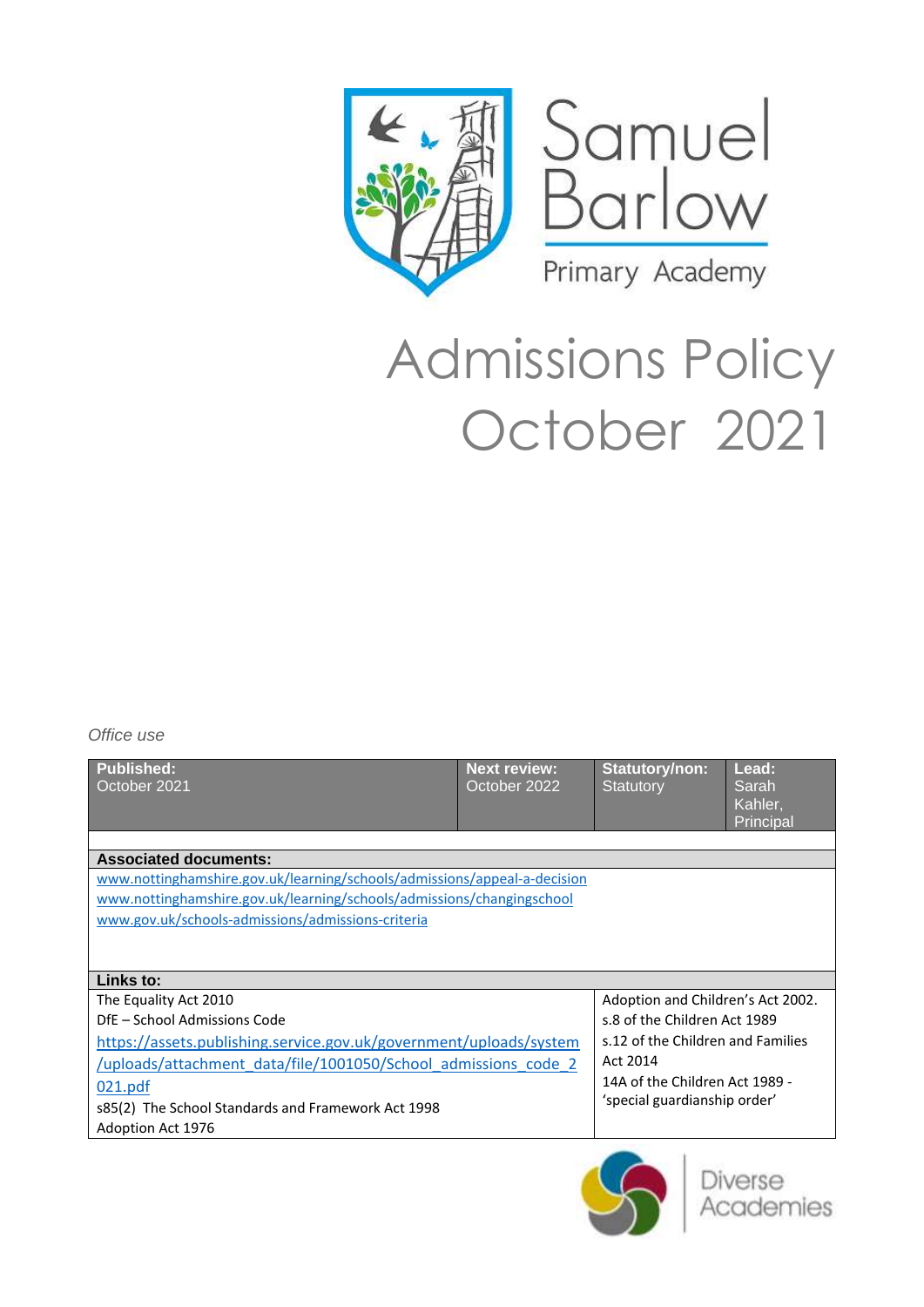# **Contents**

| 1.  |  |
|-----|--|
| 2.  |  |
| 3.  |  |
| 4.  |  |
| 5.  |  |
| 6.  |  |
| 7.  |  |
| 8.  |  |
| 9.  |  |
| 10. |  |
| 11. |  |
| 12. |  |
| 13. |  |
| 14. |  |
| 15. |  |
| 16. |  |
| 17. |  |
| 18. |  |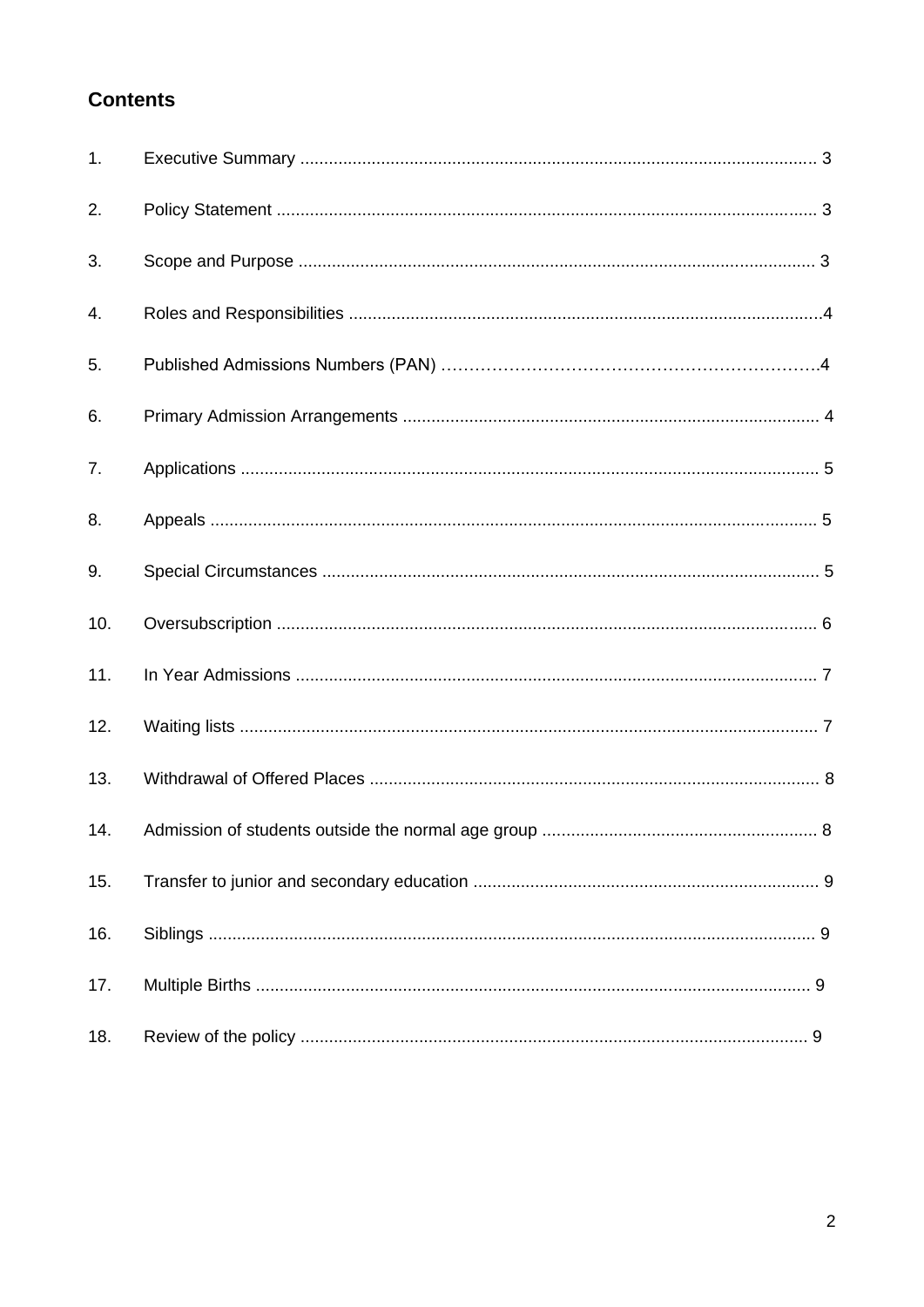# **Executive Summary**

1.1 The School Admissions Code ('the Code') has been issued under Section 84 of the School

Standards and Framework Act 1998 ('SSFA 1998'). The Code has been made following a consultation under Section 85(2) of the SSFA 1998 and after being laid before Parliament for forty days.

1.2 This Code came into force on 19 December 2014 and unless otherwise stated, applies with immediate effect. It applies to admission arrangements determined in 2.15 for admission in school year 2016/17 and any future years.

1.3 Application of the Code to Academies. Academies, by which we mean Academy Schools, (including those that are Free Schools), University Technical Colleges and Studio Schools, are state-funded, non-fee-paying independent schools set up under a Funding Agreement between the Secretary of State and the proprietor of an Academy (most commonly, and hereafter, referred to as an Academy Trusts).

1.4 Each Academy within Diverse Academies is required by its funding arrangement to comply with 'the code' and the law relating to admissions, although the Secretary of State has the power to vary this requirement where there is demonstrable need.

#### **2. Policy Statement**

#### 2.1 Admissions to a Diverse Academy are controlled by the

National Co-ordinated Scheme and Diverse Academies participates in Nottinghamshire County Council's Fair Access Protocol.

Full details of the relevant Local Authorities' policy on admissions and the application process are available by visiting the following website:

#### www.nottinghamshire.gov.uk/learning/schools/admissions/

The Published Admission Number (PAN) will normally be admitted in the academic year beginning in September. This is the admission limit (AAL) set by the Authority after consultation with the Diverse Academies board.

#### **3. Scope and Purpose**

 The School Admissions Code. The purpose of the Code is to ensure that all school places for maintained schools (excluding maintained special schools) and Academies are allocated and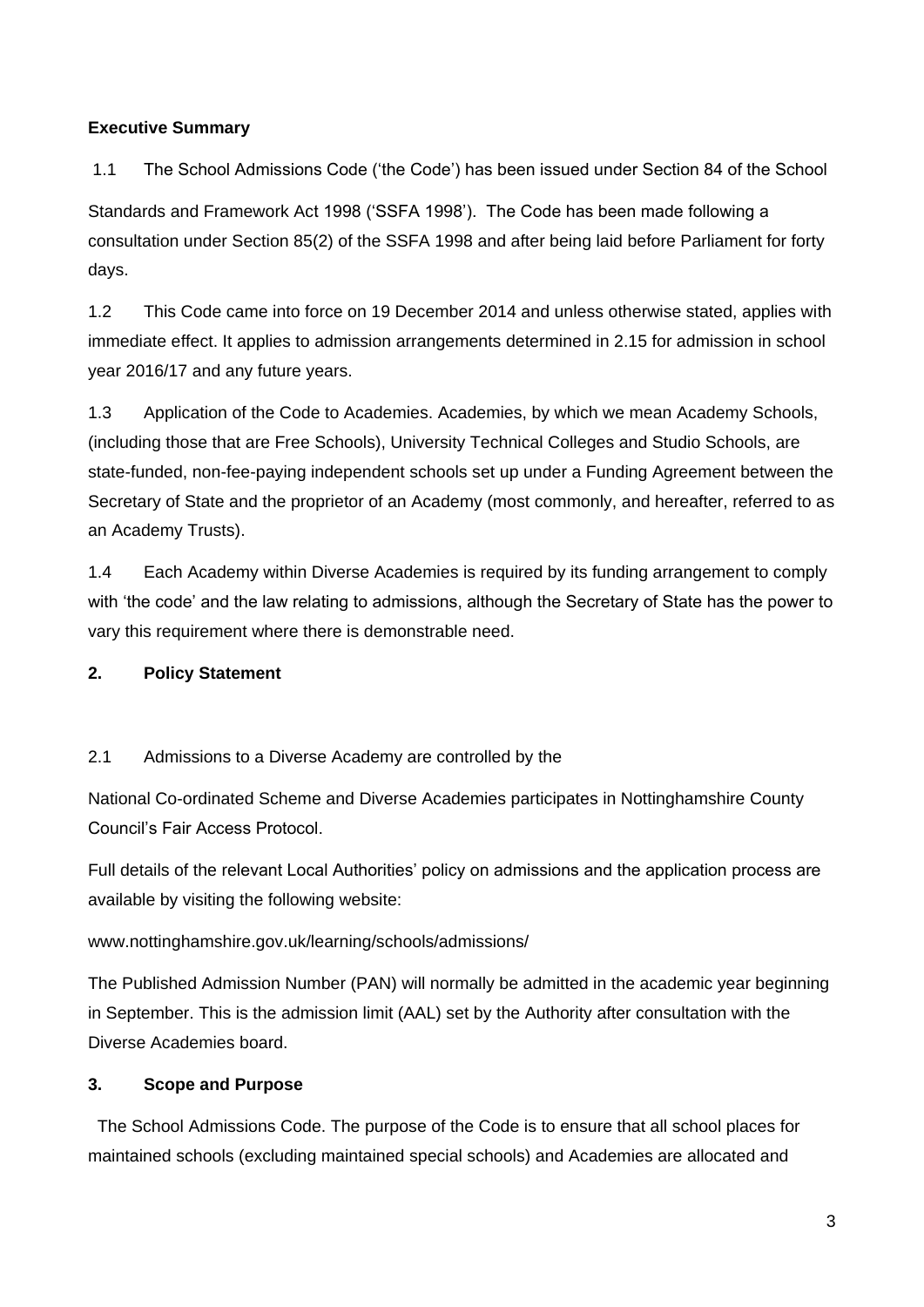offered in an open and fair way. The Code has the force of law, and where the words 'must' or 'must not' are used, these represent a mandatory requirement.

# **4. Roles and Responsibilities**

The Diverse Academies Trust has overall responsibility for the effective operation of this policy and for ensuring compliance with the relevant statutory framework. The Trust has delegated dayto-day responsibility for operating the policy and ensuring its maintenance and review to (locally) responsible persons in each academy.

# **5. Published admission numbers**

All Diverse Academies are required to have a published admission number. This is the number of pupils each school can admit. This is found on each academy website in their own admissions annex, for this school the PAN is 40.

# **6. Primary Admission Arrangements**

 6.1 Applications to the Reception Year will be determined by the published admission number (PAN). This is the number of children who can be admitted into the Reception Year and preferences are agreed until the PAN for first admission has been reached.

6.2 In the event of over-subscription, the following criteria will be applied, in priority order, to determine which applications will be granted once places have first been allocated to pupils who have a Statement of Special Educational Needs or an Education Health and Care Plan which names the academy:

- a) Children looked after by a local authority and previously looked after children. Looked after children and previously looked after children, including those children who appear (to the admission authority) to have been in state care outside of England and ceased to be in state care as a result of being adopted.
- b) Children who live in the catchment area and who, at the time of admission, will have a brother or sister attending the academy.
- c) Other children who live in the catchment area.
- d) Children who live outside the catchment area and who, at the time of admission, will have a brother or sister attending the academy.
- e) Other children who live outside the catchment area.
- 6.3 The admission round opens in November 2021. The closing date for applications for First admission places in the 2022 cohort is in January 2022.
- 6.4 Parents can request that the date their child is admitted to school is deferred until a later date in the academic year or until the term in which the child reaches compulsory school age.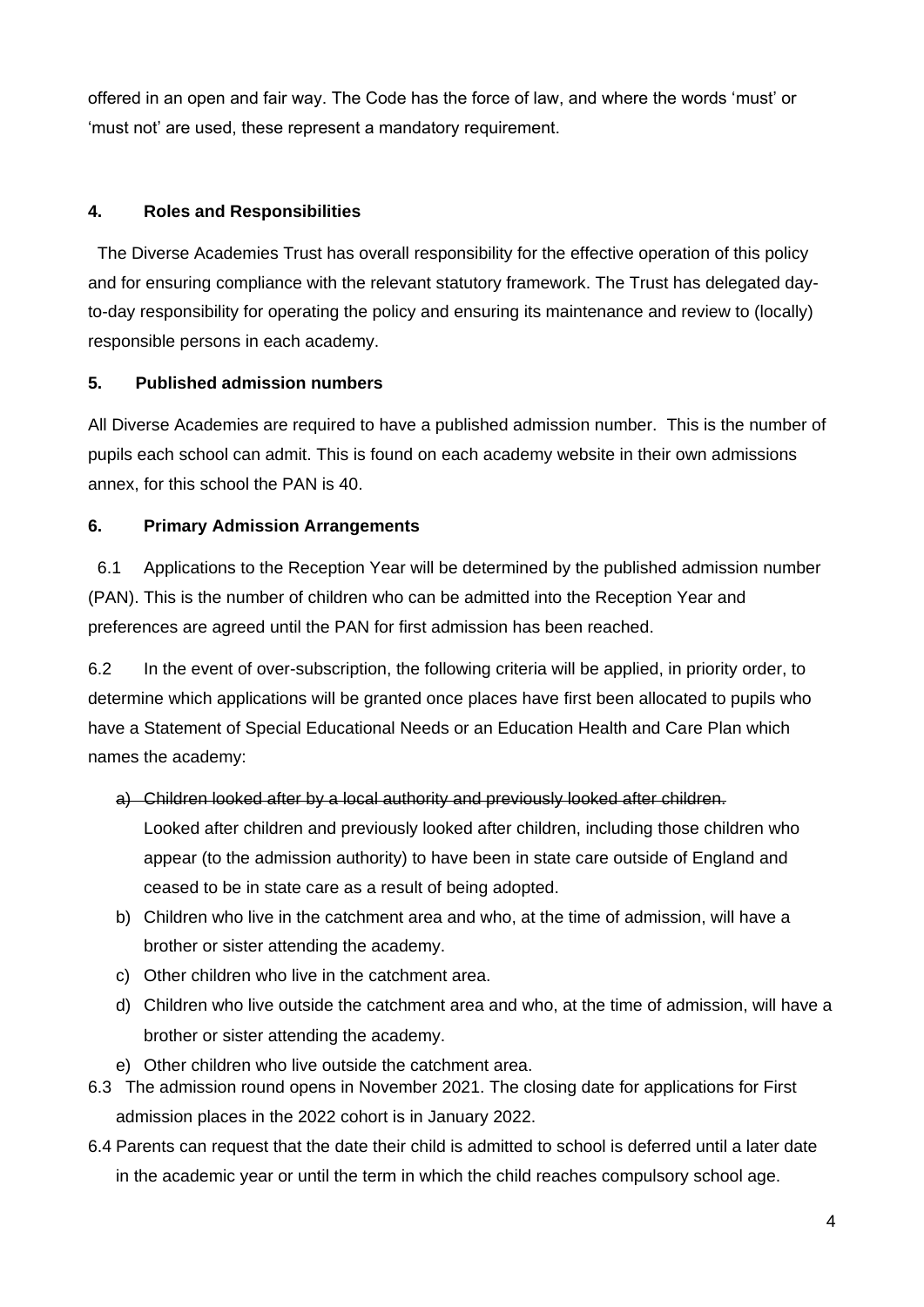Parents can request that their child takes up a place part-time until the child reaches compulsory school age.

# **7. Applications**

All applications must be made on the Local Authority Admission Application form, which is available on the relevant Local Authority website.

[www.nottinghamshire.gov.uk/education/school-admissions/apply-for-a-school-place](http://www.nottinghamshire.gov.uk/education/school-admissions/apply-for-a-school-place)

The way waiting lists are maintained and used can be found in Nottinghamshire County Council's 'Admissions to Schools' booklet.

# **7.1 Late Applications**

Late applications received after the closing date will be considered in accordance with the Nottinghamshire County Council co-ordinated scheme.

# **8. Appeals**

In all cases, if a student is refused a place, parents/carers have a statutory right of appeal. Appellants have at least 20 school days from the date of notification that their application was unsuccessful to prepare and lodge their written appeal. Appeals are heard by an independent appeals panel. The decision of the panel will be binding on parents and on the academy. For more details on appeals please see the following link:

[www.nottinghamshire.gov.uk/learning/schools/admissions/appeal-a-decision/](http://www.nottinghamshire.gov.uk/learning/schools/admissions/appeal-a-decision/)

#### **9. Special Circumstances**

9.1 The following groups of students will be given special consideration in their application for a particular place.

Looked after and previously looked after children

The School Admissions Code 2021 states that all admission authorities must give highest priority to this group of children and provides the following definition:

A 'looked after child' is a child who is (a) in the care of a local authority, or (b) being provided with accommodation by a local authority in the exercise of their social services functions (see the definition in Section 22(1) of the Children Act 1989) at the time of making an application to a school.

Previously looked after children are children who were looked after, but ceased to be so because they were adopted (or became subject to a child arrangements order or special guardianship order). Further references to previously looked after children means such children who were adopted (or subject to child arrangements orders or special guardianship orders) immediately following having been looked after and those children who appear (to the admission authority) to have been in state care outside of England and ceased to be in state care as a result of being adopted.

A child is regarded as having been in state care outside of England if they were in the care of or were accommodated by a public authority, a religious organisation, or any other provider of care whose sole or main purpose is to benefit society.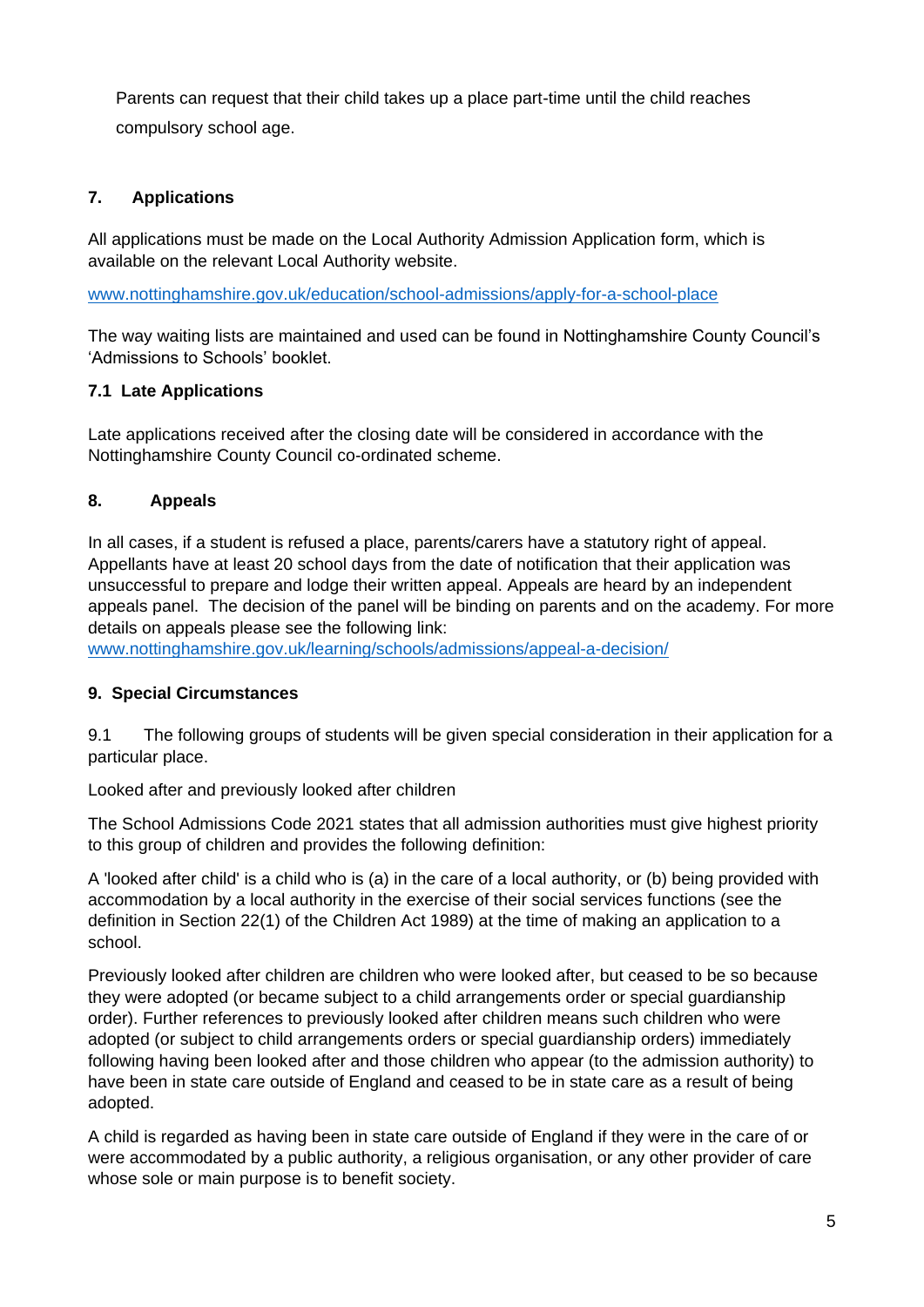Children who were adopted under the Adoption Act 1976 and children who were adopted under section 46 of the Adoption and Children Act 2002.

Child arrangements orders are defined in section 8 of the Children Act 1989, as amended by section 12 of the Children and Families Act 2014. Child arrangements orders replace residence orders and any residence order in force prior to 22 April 2014 is deemed to be a child arrangements order. Section 14A of the Children Act 1989 defines a 'special guardianship order' as an order appointing one or more individuals to be a child's special guardian (or special guardians).

Children whose particular medical needs, mobility support needs or social circumstances are supported by written evidence from a doctor, social worker or other relevant professional stating that the academy is the only school which could cater for the child's particular needs. The evidence must be presented at the time of application.

9.2 The Local Academy Board will consider each case on its merits and determine the allocation of any such place on the basis of the written evidence. Admission under 'special circumstances' will take precedence over all but the first numbered criteria; **with the only exception being if the Academy decides to invoke clause 3.12 on the Admissions Code:** 

*'Where a governing body does not wish to admit a child with challenging behaviour outside the normal admissions round, even though places are available, it must refer the case to the local authority for action under the Fair Access Protocol 66. This will normally only be appropriate where a school has a particularly high proportion of children with challenging behaviour or previously excluded children. The use of this provision will depend on local circumstances and must be described in the local authority's Fair Access Protocol. This provision will not apply to a looked after child, a previously looked after child or a child with a statement of special educational needs or Education, Health and Care Plan naming the school in question, as these children must be admitted'.* 

#### **10. Oversubscription**

#### 10.1 Oversubscription Criteria

If the number of preferences received for Diverse Academies does not exceed the admission limit, all preferences will be met,

10.2 However, if there are more applications for admission to an academy than there are places available, preference will be given to children in the following order :

- a. When the Academy is oversubscribed, priority for admission will be given to those children who meet the criteria set out below, in priority order
	- i. Looked after children and previously looked after children. As defined in Section 9.1
	- ii. Children who live in the catchment area\* and who, at the time of admission, will have a sibling attending the academy.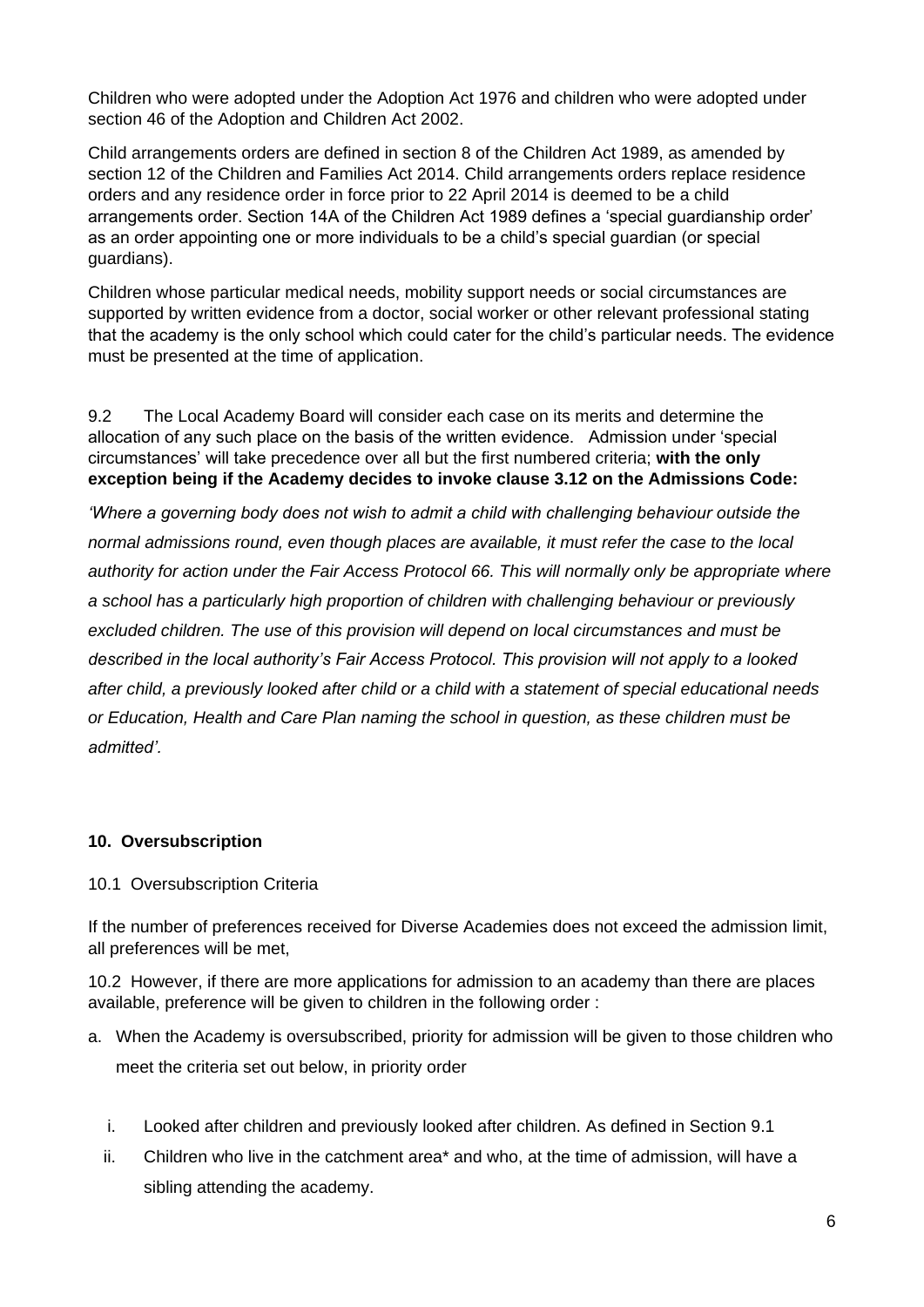- iii. Other children who live in the catchment area.
- iv. Children who live outside the catchment area and who, at the time of admission, will have a sibling attending the academy.
- v. Other children who live outside the catchment area.

\*A map of each Diverse Academies academy catchment area is available on request through the academy's website. Or alternatively please use the link below to determine the catchment area of an address.

[www.nottinghamshire.gov.uk/learning/schools/school-search/catchment-areas](http://www.nottinghamshire.gov.uk/learning/schools/school-search/catchment-areas)

10 In the event of over-subscription within any criterion, preference will be given to children who live nearest to the academy as the crow flies. Distances are measured from the main administrative point at the school campus to an address point (using eastings and northings as defined by Ordnance Survey) to the child's home using the local authority's computerised distance measuring software. In the event of two applications that cannot be separated by distance, both applications will go to the local board of governors for consideration and decision made by drawing lots which will be independently verified. Where one child of a multiple birth can be admitted, the other child/children will also be admitted.

Three documents to confirm proof of address may be required in the form of:

- 1. Solicitor's letter confirming completion of a house move OR a signed tenancy agreement OR rent book
- 2. Utility bill, driving licence or evidence of council tax payment schedule.
- 3. Child benefit book, child tax credit record or doctor's record

#### **11. In Year Admissions**

Diverse Academies participate in Nottinghamshire County Council's in-year scheme. Infant class size restrictions will also need to be considered. For full details, please refer to the respective Local Authority's website:

[www.nottinghamshire.gov.uk/learning/schools/admissions/changingschool](http://www.nottinghamshire.gov.uk/learning/schools/admissions/changingschool)

If places are available within the year group, applications will be considered in accordance with the admission criteria and oversubscription criteria. However, special consideration may be given to students who are unable to access their current education provider regardless of whether they have moved to the catchment area or not. If places are available, the student will be admitted to the academy. If a place is not available, the student's application will be refused and their name will be added to a waiting list.

Parents will be offered a right of appeal to an Independent Appeal Panel in accordance with paragraph 2.24 of the School Admission Code. For further information on appeals please refer to the following link:

[www.nottinghamshire.gov.uk/learning/schools/admissions/appeal-a-decision](http://www.nottinghamshire.gov.uk/learning/schools/admissions/appeal-a-decision)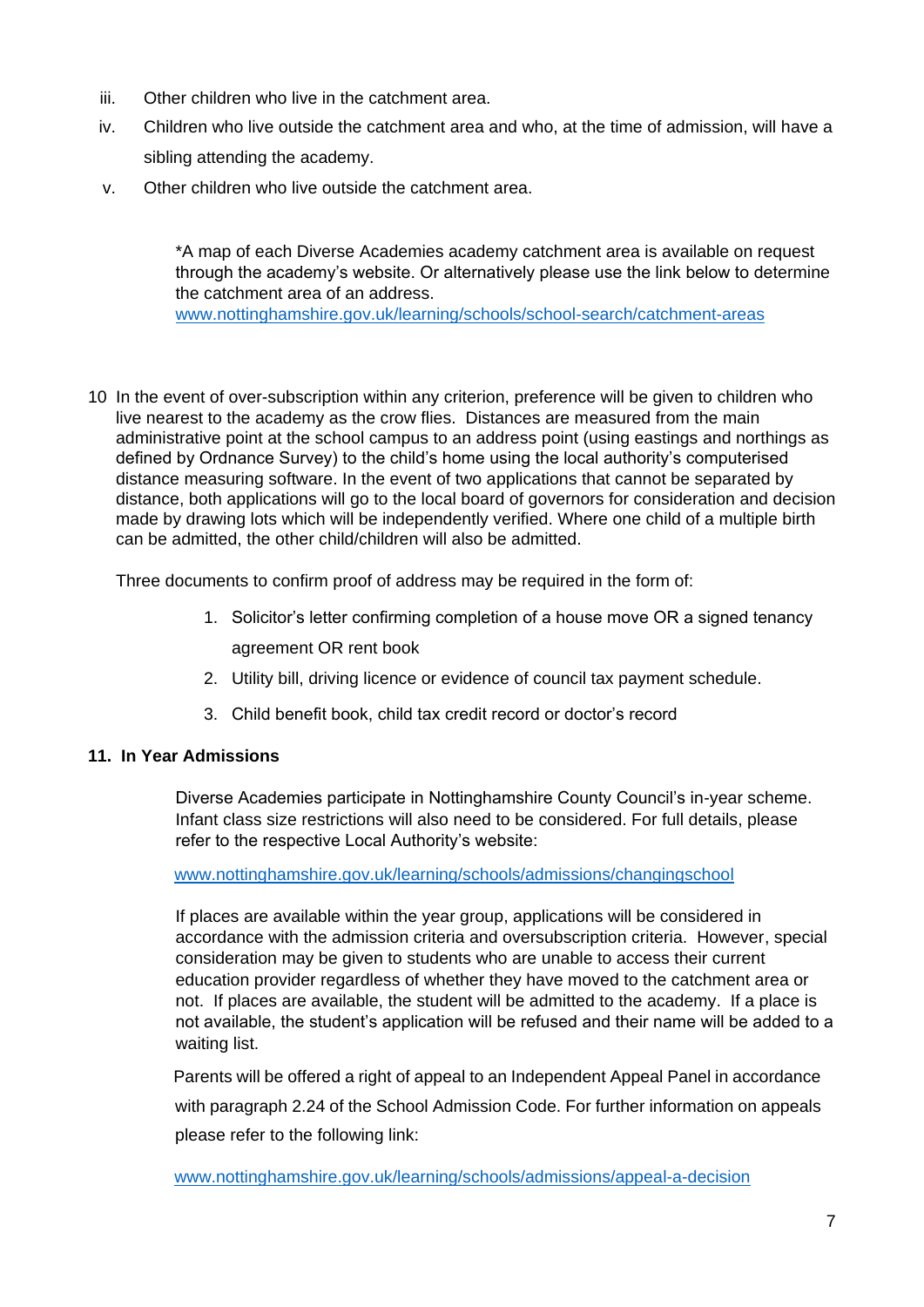# **12. Waiting lists**

12.1 If applications exceed the number of places available in Key Stage 1, Diverse Academies Primary Academies will apply the oversubscription criteria to determine which children are offered a place.

For all applications that are refused the academy will operate a waiting list for the 'Reception Year' in accordance with the oversubscription criteria. Places on the waiting list may go up or down depending on whether places become available. The Local Academy Board, in partnership with the Local Authority will administer the waiting list for the duration of the co-ordinated scheme. The waiting list will close at the end of the autumn term.

12.2 Children's position on the waiting list will be determined solely in accordance with the oversubscription criteria set out above. Where places become vacant they will be allocated to children on the waiting list in accordance with the oversubscription criteria.

12.3 Priority will not be given to children based on the date the application was received or the date their name was added to the list. Looked after Children, previously looked after children and those allocated a place in accordance with a Fair Access Protocol will take precedence over those on the waiting list.

DIverse Academies do not operate a waiting list for any other year group.

#### **13. Withdrawal of Offered Places**

13.1 An offer of a place at the respective academy may be withdrawn if the parent has not responded by the deadline for acceptance as outlined in the original offer. A reminder letter will be sent to anyone who has not responded by this date. If the academy has still not received confirmation that the place is required by the extended deadline outlined in the reminder letter, it will be assumed that a place is not required and the offer will be withdrawn.

13.2 The offer of a place will also be withdrawn if it has been obtained through a fraudulent or intentionally misleading application.

13.3 In both of the circumstances outlined above, the applicant has no right of appeal against the withdrawal of an offer and must re-apply in September.

#### **14. Admission of students outside the normal age group**

14.1 Parents may seek a place for their child outside of the normal age group, for example, if the child has experienced problems such as ill health. Children should only be educated out of the normal age group in very limited circumstances.

14.2 Nottinghamshire residents should submit a request in writing to the respective academy via the relevant Local Authority's school admissions team as early as possible. Decisions will be based on the circumstances of each case and in the best interests of the child concerned. This will include taking account of the parent's views; information about the child's academic, social and emotional development; where relevant, the child's medical history and the views of a medical professional and whether they have previously been educated out of their normal age group. When informing a parent of the decision on the year group to which the child should be admitted, the parent will be notified of the reasons for the decision.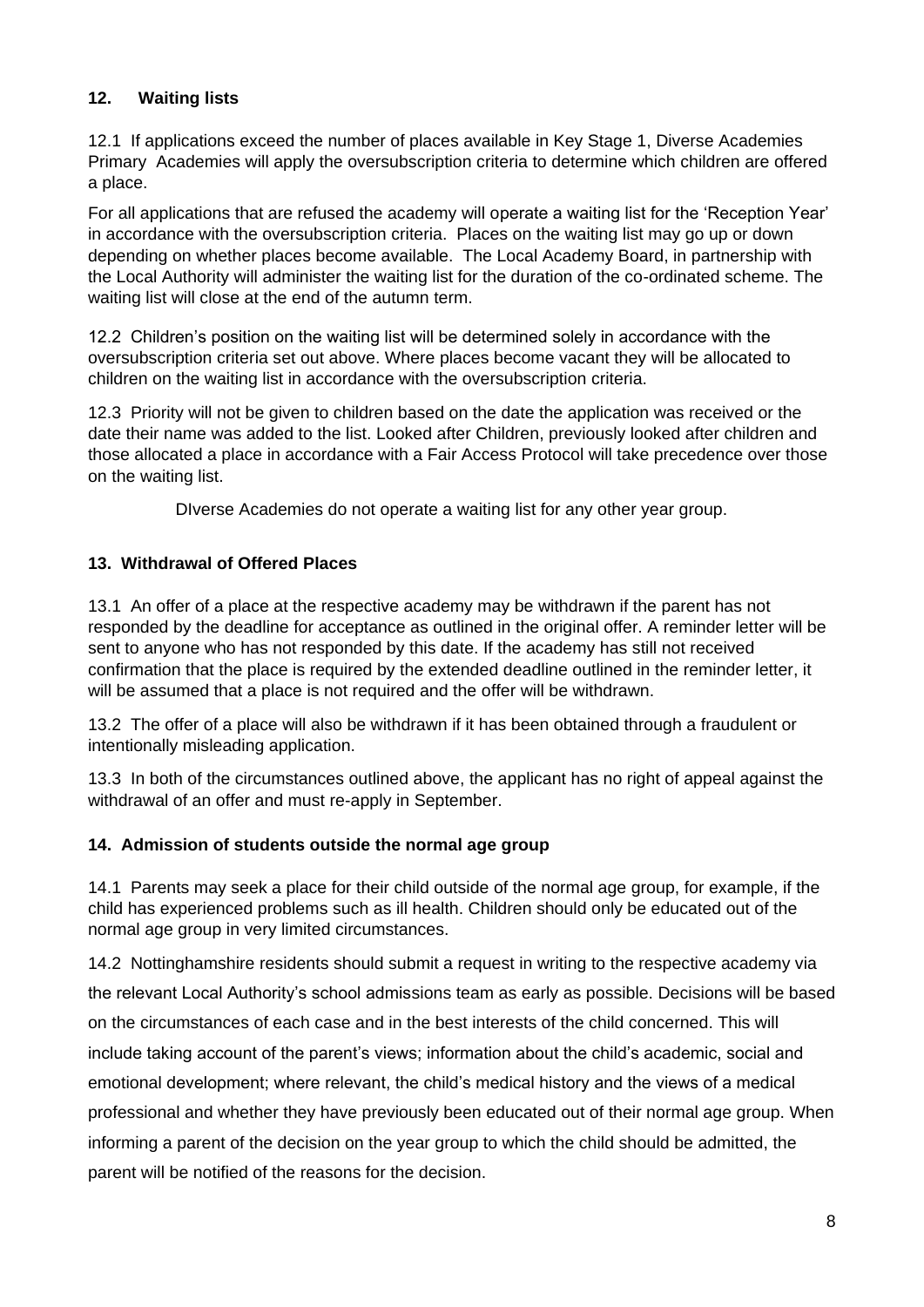14.3 Where it is agreed that a child will be admitted out of the normal age group and, as a consequence of that decision, the child will be admitted to a relevant age group (i.e. the age group to which students are normally admitted to the academy) the local authority and admission authority must process the application as part of the main admissions round on the basis of their determined admission arrangements only, including the application of oversubscription criteria where applicable. The parent has a statutory right to appeal against the refusal of a place at a school for which they have applied. This right does not apply if they are offered a place in the academy but it is not their preferred age group.

> In addition, the parents of a summer-born child may choose not to send that child to school until the September following their fifth birthday and may request that they are admitted out of their normal age group – to reception rather than Y1. If you are a Nottinghamshire resident, you should submit a request in writing to Nottinghamshire County Council's school admissions team stating whether you wish your child to be admitted into the reception year or year 1 the following academic year.

#### **15. Transfer to junior and secondary education**

Where a child has been educated out of the normal age group it is the parent's responsibility to again request admission out of the normal age group when they transfer to junior secondary school. It will be for the admission authority of the preferred school to decide whether to admit the child out of the normal age group. The admission authority must make a decision on the basis of the circumstances of each case and in the child's best interests, and will need to bear in mind the age group the child has been educated in up to that point.

#### **16. Siblings**

For school admissions Diverse Academies will consider the following as a sibling:

- a. A brother or sister who share the same parents
- b. A half-brother or half-sister or legally adopted child living at the same address as the child
- c. A child looked after by a local authority placed in a foster family with other school age children
- d. Stepchildren or children who are not related but live as a family unit, where both parents live at the same address as the child.

'At the time of admission' for the above purpose means on roll at the academy at the time of admission.

#### **17. Multiple Births**

Where a twin or child from a multiple birth is admitted to an academy under this policy then any further twin or child of the same multiple birth will be admitted, if the parents so wish, even though this may raise the number in the year group above the academy's PAN.